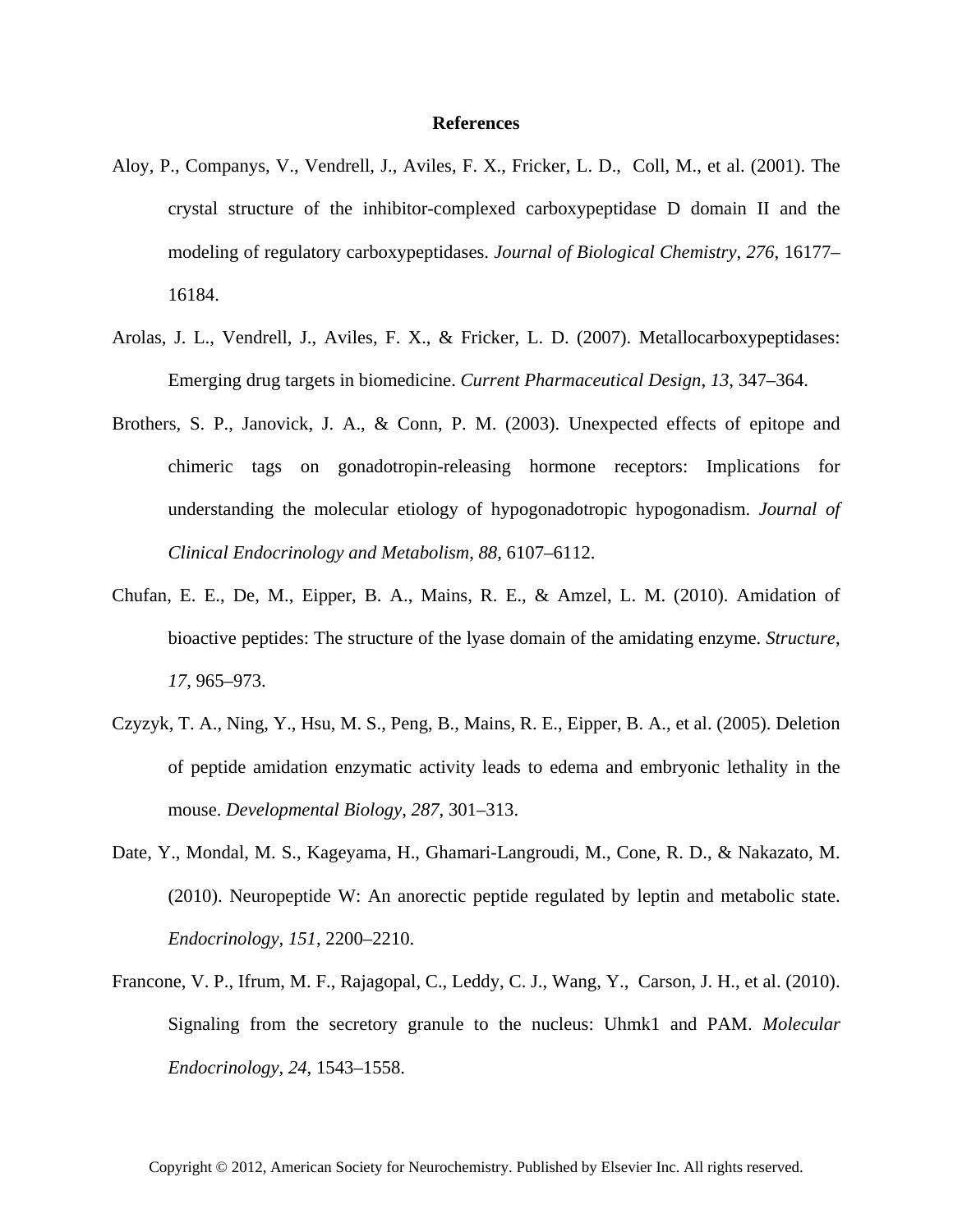- Grimmelikhuijzen, C. J. P., Hauser, F., Eriksen, F. F., & Williamson, M. (1999). Invertebrate neurohormones and their receptors. *Results and Problems in Cell Differentiation*, *26*, 339–362.
- Gruber, K. A., Fan, W., Akerberg, H., Larhammar, D., Chee, M. J. S., Colmers, W. F., et al. (2009). Neuropeptide Y and gamma-melanocyte stimulating hormone share a common pressor mechanism of action. *Endocrine*, *35*, 312–324.
- Hallberg, M., & Nyberg, F. (2003). Neuropeptide conversion to bioactive fragments—an important pathway in neuromodulation. *Current Protein & Peptide Science*, 4, 31–44.
- Helke, C. J., Krause, J. E., Mantyh, P. W., Couture, R., & Bannon, M. J. (1990). Diversity in mammalian tachykinin peptidergic neurons: Multiple peptides, receptors, and regulatory mechanisms. *The FASEB Journal*, *4*, 1606–1615.
- Henrich, S., Lindberg, I., Bode, W., & Than, M. E. (2005). Proprotein convertase models based on the crystal structures of furin and kexin: Explanation of their specificity. *Journal of Molecular Biology*, *345*, 211–227.
- Hokfelt, T., Blacker, D., Broberger, C., Herrera-Marschitz, M., & Snyder, G. (2002). Some aspects on the anatomy and function of central cholecystokinin systems. *Pharmacology and Toxicology*, *91*, 382–386.
- Jimenez, E. C., & Olivera, B. M. (2010). Divergent M- and O-superfamily peptides from venom of fish-hunting Conus pariu. *Peptides*, *31*, 1678–1683.
- Jimenez-Andrade, J. M., Mantyh, W. G., Bloom, A. P., Xu, H., Vanderah, T. W., & Mantyh, P. W. (2010). A phenotypically restricted set of primary afferent nerve fibers innervate the bone versus skin: Therapeutic opportunity for treating skeletal pain. *Bone*, *46*, 306–313.

Kalantaridou, S. N., Zoumakis, E., Makrigiannakis, A., Lavasidis, L. G., Vrekoussis, T., &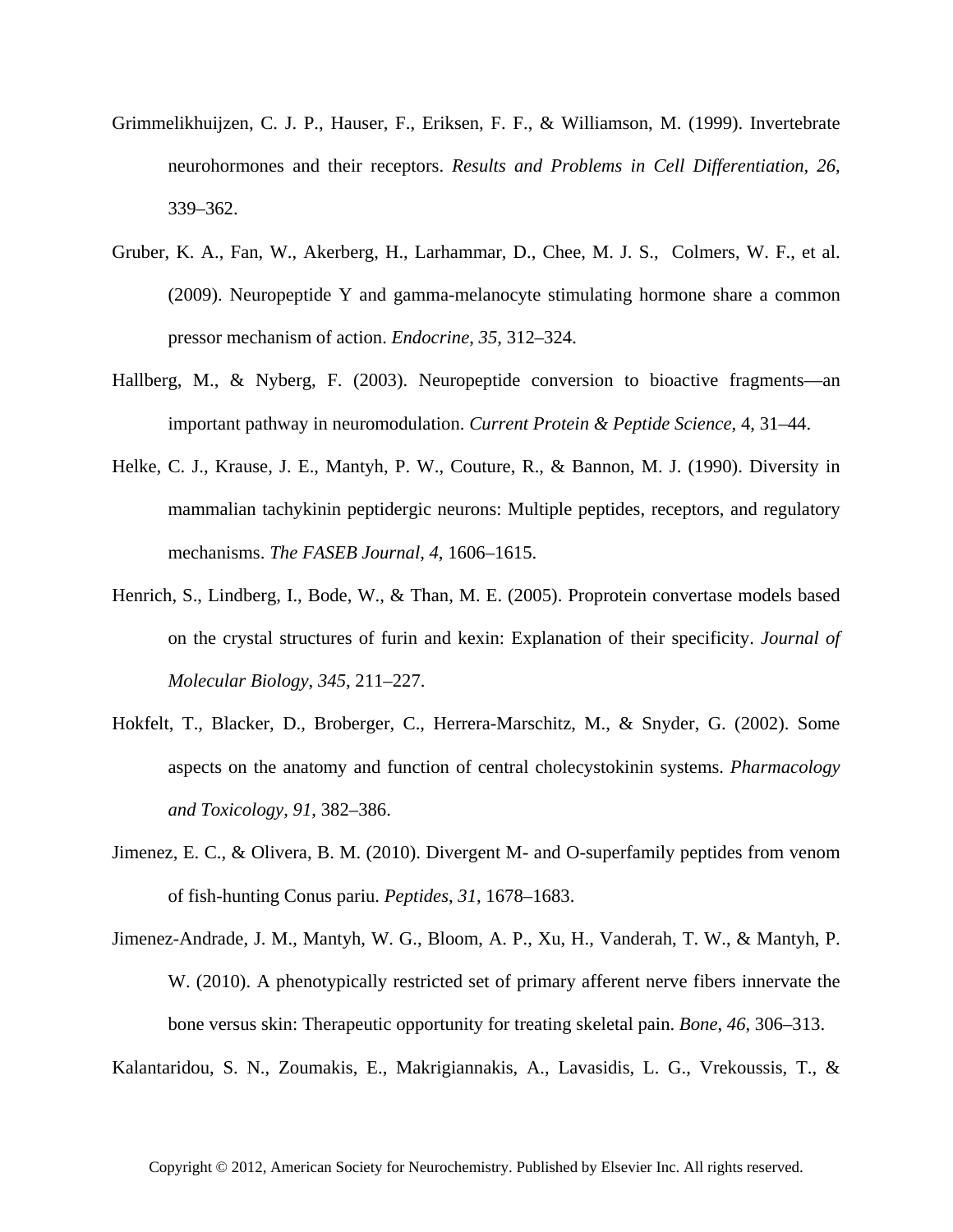Chrousos, G. P. (2010). Corticotropin-releasing hormone, stress and human reproduction: An update. *Journal of Reproductive Immunology*, *85*, 33–39.

- Karhunen, T., Vilim, F. S., Alexeeva, V., Weiss, K. R., & Church, P. J. (2001). Targeting of peptidergic vesicles in cotransmitting terminals. *Journal of Neuroscience*, *21*, RC127.
- Lee, S. N., & Lindberg, I. (2008). 7B2 Prevents unfolding and aggregation of prohormone convertase 2. *Endocrinology*, *149*, 4116–4127.
- Lee, S. N., Peng, B., Desjardins, R., Pintar, J. E., Day, R., & Lindberg, I. (2007). Strain-specific steroidal control of pituitary function. *Journal of Endocrinology*, *192*, 515–525.
- Li, C., Kim, K., & Nelson, L. S. (1999). FMRFamide-related neuropeptide gene family in Caenorhabditis elegans. *Brain Research*, *848*, 26–34.
- Mains, R. E., & Eipper, B. A. (1990). The tissue-specific processing of pro-ACTH/endorphin. *Trends in Endocrinology and Metabolism*, *1*, 388–394.
- Mantyh, P. W. (2002). Neurobiology of substance P and the NK1 receptor. *Journal of Clinical Psychiatry*, *63*(Suppl. 11), 6–10.
- McPherson, J., Rivero, G., Baptist, M., Llorente, J., Henderson, G., & Kelly, E. (2010). Muopioid receptors: Correlation of agonist efficacy for signalling with ability to activate internalization. *Molecular Pharmacology* (PMID: 20647394).
- Millan, M. J., Dekeyne, A., Gobert, A., Mannoury la Cour, C., Olivier, B., & de Nanteuil, G. (2010). S41744, a dual neurokinin (NK)1 receptor antagonist and serotonin (5-HT) reuptake inhibitor with potential antidepressant properties: A comparison to aprepitant (MK869) and paroxetine. *European Neuropsychopharmacology*, *20*, 599–621.
- Peinado, J. R., Laurent, V., Lee, S. N., Peng, B. W., Pintar, J. E., Steiner, D. F., et al. (2005). Strain-dependent influences on the hypothalamo-pituitary-adrenal axis profoundly affect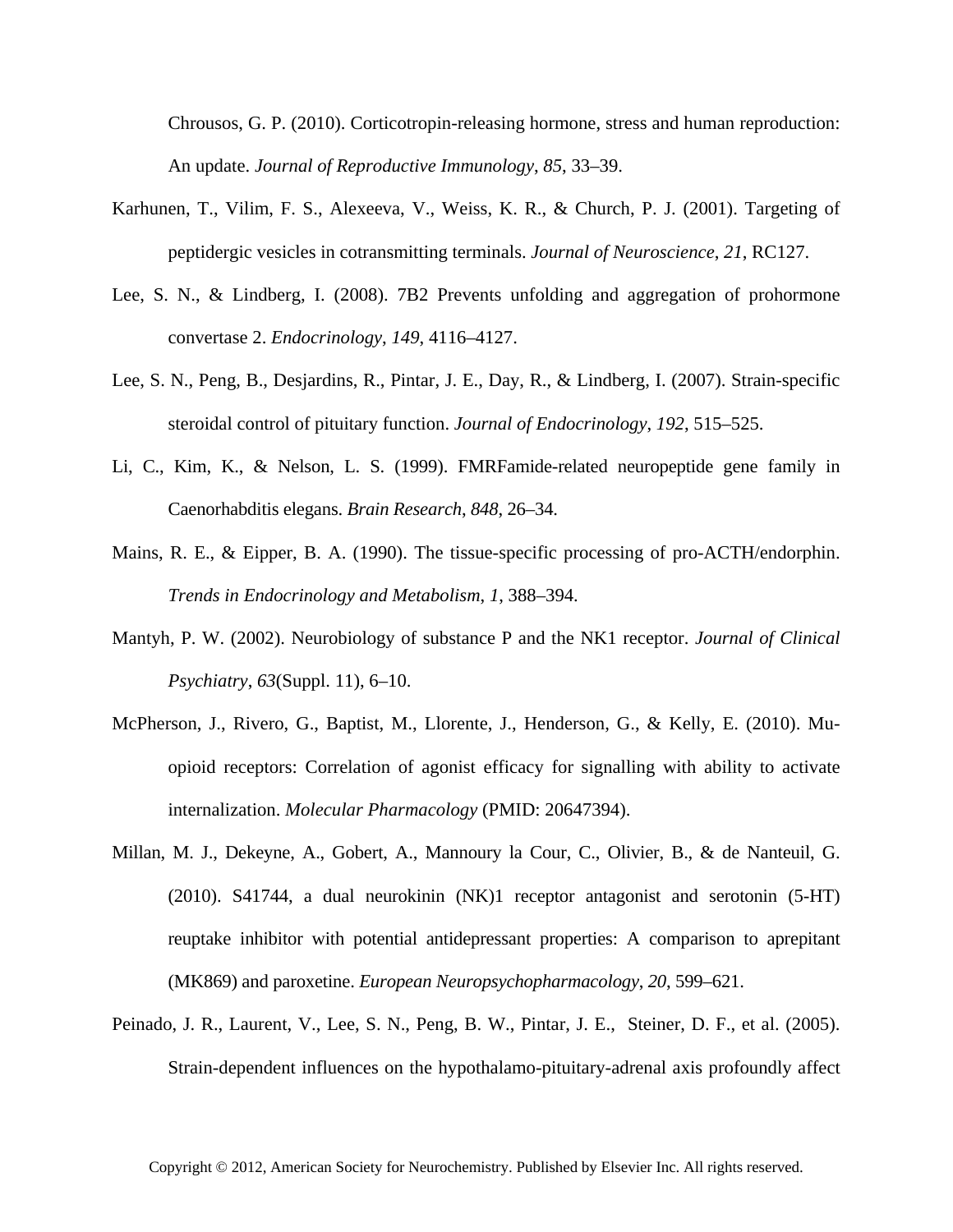the 7B2 and PC2 null phenotypes. *Endocrinology*, *146*, 3438–3444.

- Prigge, S. T., Mains, R. E., Eipper, B. A., & Amzel, L. M. (2000). New insights into copper monooxygenases and peptide amidation: Structure, mechanism and function. *Cellular and Molecular Life Sciences*, *57*, 1236–1259.
- Rajagopal, C., Stone, K. L., Francone, V. P., Mains, R. E., & Eipper, B. A. (2009). Secretory Granule to the Nucleus: Role of a multiply phosphorylated intrinsically unstructured domain. *Journal of Biological Chemistry*, *284*, 25723–25734.
- Reinscheid, R. K., Nothacker, H. P., Bourson, A., Ardati, A., & Civelli, O. (1995). Orphanin FQ: A neuropeptide that activates an opioidlike G protein-coupled receptor. *Science*, *270*, 792–794.
- Reubi, J. C. (2007). Peptide receptor expression in GEP-NET. *Virchows Archiv*, *451*, S47–S50.
- Sakurai, T., Amemiya, A., Ishii, M., Matsuzaki, I., & Yanagisawa, M. (1998). Orexins and orexin receptors: A family of hypothalamic neuropeptides and G protein-coupled receptors that regulate feeding behavior. *Cell*, *92*, 573–585.
- Sandberg, R., Yasuda, R., Pankratz, D. G., Carter, T. A., Lockhart, D. J., & Barlow, C. (2000). Regional and strain-specific gene expression mapping in the adult mouse brain. *Proceedings of the National Academy of Sciences U.S.A.*, *97*, 11038–11043.
- Sarzi-Puttini, P., Atzeni, F., & Cazzola, M. (2010). Neuroendocrine therapy of fibromyalgia syndrome: An update. *Annals of the New York Academy of Sciences*, *1193*, 91–97.
- Schilling, S., Zeitschel, U., Hoffmann, T., Heiser, U., Cynis, H., Demuth, H. U., et al. (2008). Glutaminyl cyclase inhibition attenuates pyroglutamate A-beta and Alzheimer's disease– like pathology. *Nature Medicine*, *14*, 1106–1111.

Seidah, N. G., & Chretien, M. (1999). Proprotein and prohormone convertases: A family of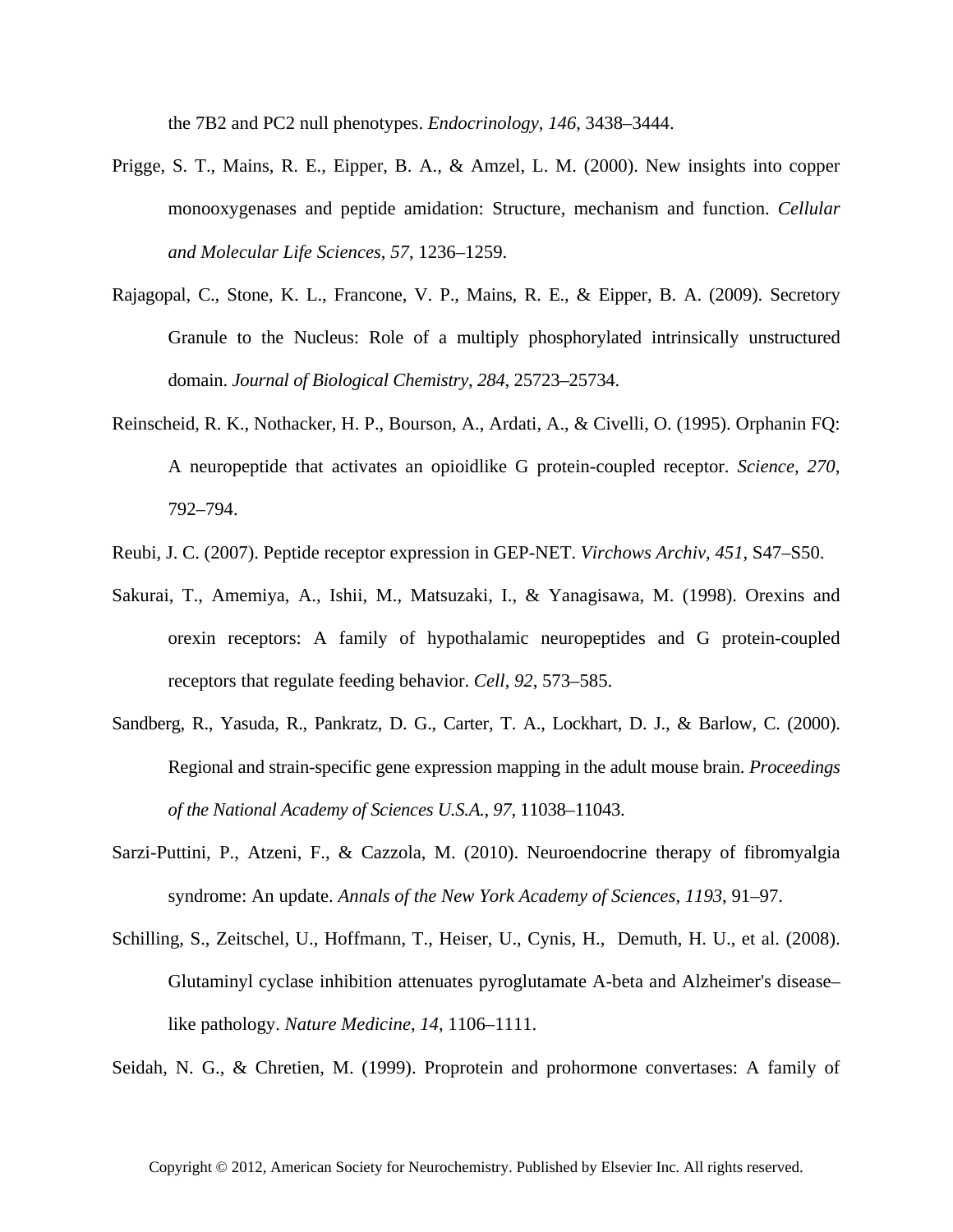subtilases generating diverse bioactive polypeptides. *Brain Research*, *848*, 45–62.

- Seidah, N. G., Mayer, G., Zaid, A., Rousselet, E., Nassoury, N., Poirier, S., et al. (2008). The activation and physiological functions of the proprotein convertases. *The International Journal of Biochemistry & Cell Biology*, *40*, 1111–1125.
- Stephan, A., Wermann, M., von Bohlen, A., Koch, B., Cynis, H., Demuth, H. U., et al. (2009). Mammalian glutaminyl cyclases and their isoenzymes have identical enzymatic characteristics. *The FEBS Journal*, *276*, 6522–6536.
- Taghert, P. H., & Veenstra, J. A. (2003). Drosophila neuropeptide signaling. *Advances in Genetics*, *49*, 1–65.
- Takanaga, H., Mackenzie, B., & Hediger, M. A. (2004). Sodium-dependent ascorbic acid transporter family SLC23. *Pflugers Archiv*, *447*, 677–682.
- Takigami, T., Takeuchi, F., Nakagawa, M., Hase, T., & Tsubaki, M. (2003). Stopped-flow analyses on the reaction of ascorbate with cytochrome b561 purified from bovine chromaffin vesicle membranes. *Biochemistry*, *42*, 8110–8118.
- Tekinay, A. B., Nong, Y., Miwa, J. M., Lieberam, I., Ibanez-Tallon, I., Greengard, P., et al. (2009). A role for LYNX2 in anxiety–related behavior. *Proceedings of the National Academy of Sciences U.S.A.*, *106*, 4477–4482.
- Terskiy, A., Wannemacher, K. M., Prem, N., Yadav, P. N., Tsai, M., Tian, B., et al. (2007). Search of the human proteome for endomorphin-1 and endomorphin-2 precursor proteins. *Life Sciences*, *81*, 1593–1601.
- Wang, S. S., Yan, X. B., Hofman, M. A., Swaab, D. F., & Zhou, J. N. (2010). Increased expression level of corticotropin-releasing hormone in the amygdala and in the hypothalamus in rats exposed to chronic unpredictable mild stress. *Neuroscience Bulletin*,